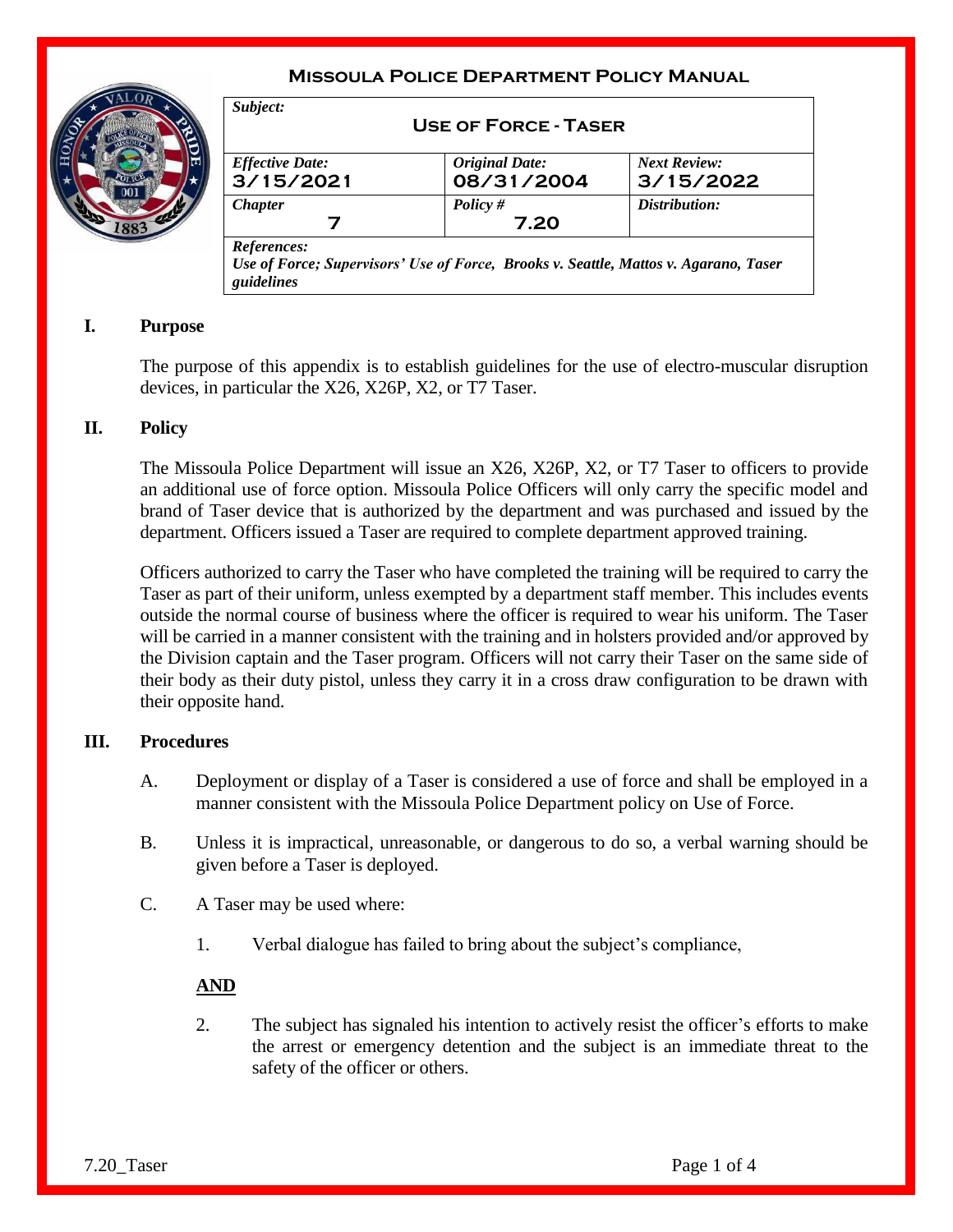- D. Lacking articulable exigent circumstances, a Taser should not be used when:
	- 1. The subject is obviously pregnant, or
	- 2. The subject is elderly or obviously infirmed, or
	- 3. The subject is a child, or
	- 4. The subject is handcuffed.
	- 5. Individuals whose position or activity may result in collateral injury (i.e. falls from height, operating vehicles, running from officers, in a creek, river or pond, etc.)
- E. Officers should aim the Taser at what Taser International defines as its preferred target areas. Taser defines the preferred target areas as the lower center of mass if the subject is facing the officer that is deploying the Taser and below the neck if the subject is facing away from the officer that is deploying the Taser.
- F. Officers should not activate more than one Taser at a time against a subject, unless circumstances dictate that is necessary to do so (generally where there is an elevated risk of danger.)
- G. Once a subject complies with and remains compliant to the officers' requests, orders or physical arrest, the use of a Taser is no longer justified.
- H. Repeated Taser cycles should be avoided. All officers should use the taser cycle as an opportunity to begin to gain control of the subject's limb(s) to avoid further resistance.
	- 1. If repeated cycles must be used the officer must allow sufficient time between each cycle for the subject to recover enough from the previous cycle to reconsider their refusal to comply with the officers orders.
	- 2. If an officer exposes a subject to multiple Taser cycles they should be particularly vigilant of indications that the subject may need medical care.
	- 3. Each use of the Taser must be justifiable.
- I. If a Taser is used in a critical incident, officers should seize the Taser and the used cartridge (including the probes, wires and AFIDs) as evidence after photographing the scene.
- J. If an animal is a threat to the officers or the public, or affects the legitimate operations of the police department, a TASER may be used if it can be done safely and effectively.
- K. If Taser probes are deployed, other than in training, a report of the circumstances of the deployment must be completed, to document what happened, including any negligent or accidental discharges.
- L. When spark testing their Taser or when otherwise removing the Taser from its holster for administrative reasons, officers must not sweep anyone with the Taser.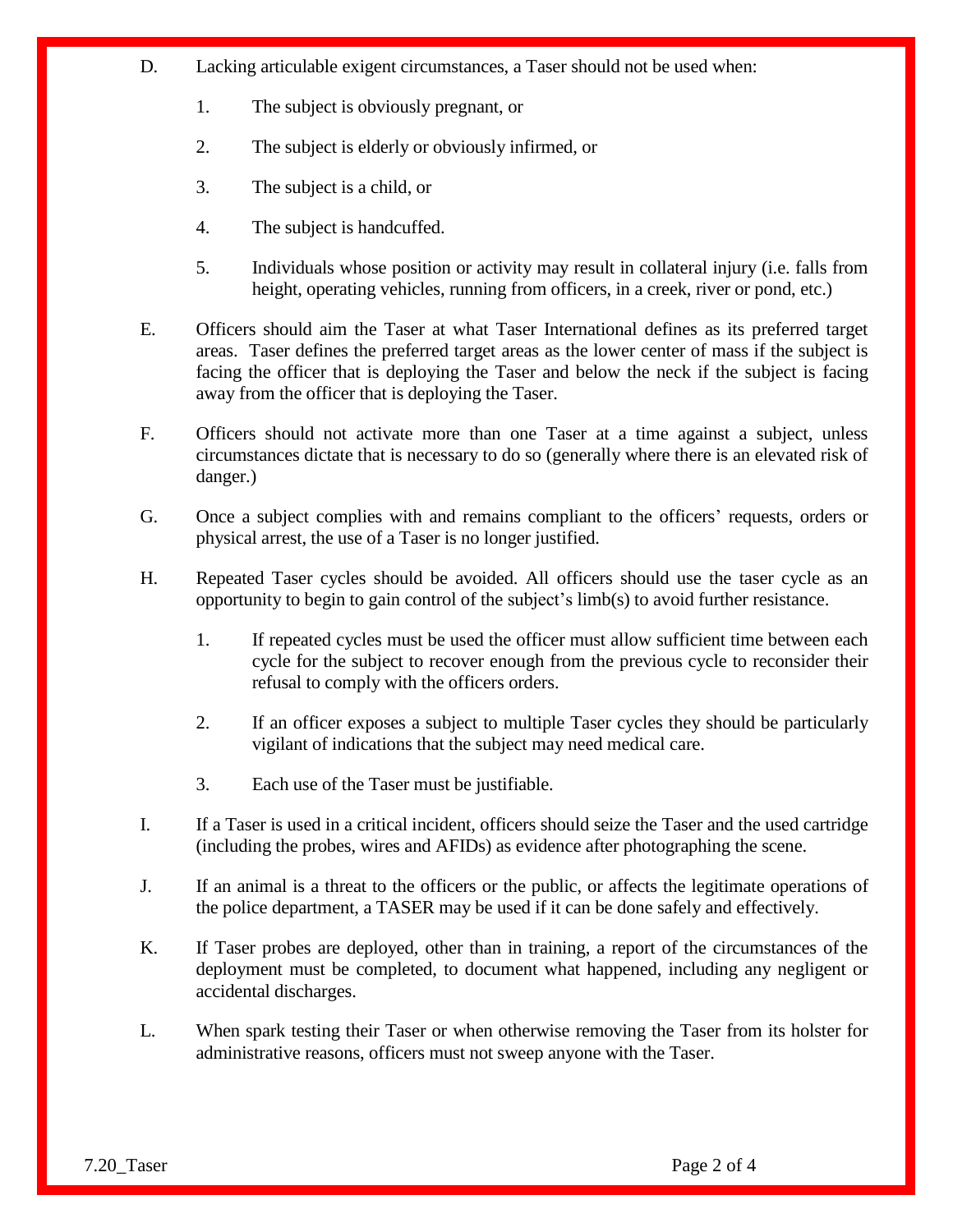#### **IV. Effects of Taser**

The effects of Taser are temporary. There are no long term effects associated with Taser. Most effects, if not all, will cease at the end of the 5 second deployment or when the officer stops pulling the trigger.

## **V. Supervisory Notification**

A. The Shift Commander will be notified after each Taser deployment and will respond to the scene. The Shift Commander will assist in the decisions in regards to the need for medical assistance in regards to a Taser deployment.

### **VI. Post Care**

- A. Immediately after Tasing a subject, officers shall be alert to subjects who exhibit extreme agitation, violent irrational behavior accompanied by profuse sweating, extra ordinary strength beyond their physical characteristics, imperviousness to pain (sometimes called "excited delirium") or who require a protracted physical encounter with multiple officers to be brought under control, may be at an increased risk of sudden death and should be examined by qualified medical personnel as soon as practicable. If an individual exhibits signs of distress after such an encounter the officer shall immediately summon emergency medical aid or transport the person to the hospital. The officer also needs to be aware of injuries that may have occurred as a result of falling during a Taser deployment and may require medical attention.
- B. All subjects, who have been subjected to three or more cycles of the electric discharge of the Taser device shall be medically assessed prior to booking.
- C. Once the subject has been properly handcuffed, he/she should be cared for. While no medical attention should be necessary to eliminate the product's effects, the following steps will aid in the subject's recovery:
	- 1. If probes are lodged in the skin they should be removed by the officer if they are not in sensitive tissue areas such as neck, throat, face, groin or female breast. **If the probes are in a sensitive tissue area the probes will be removed by EMS or Emergency room staff.**
	- 2. Photograph puncture wounds, and any other injuries that occurred as a result of the Taser deployment.
	- 3. Treat puncture wounds with alcohol or iodine swipe and bandage if necessary.
	- 4. Carefully place probes in expended cartridge and collect for evidence if needed.
	- 5. **Always use the same precautions as needles or knives contaminated with biohazards when handling probes.**